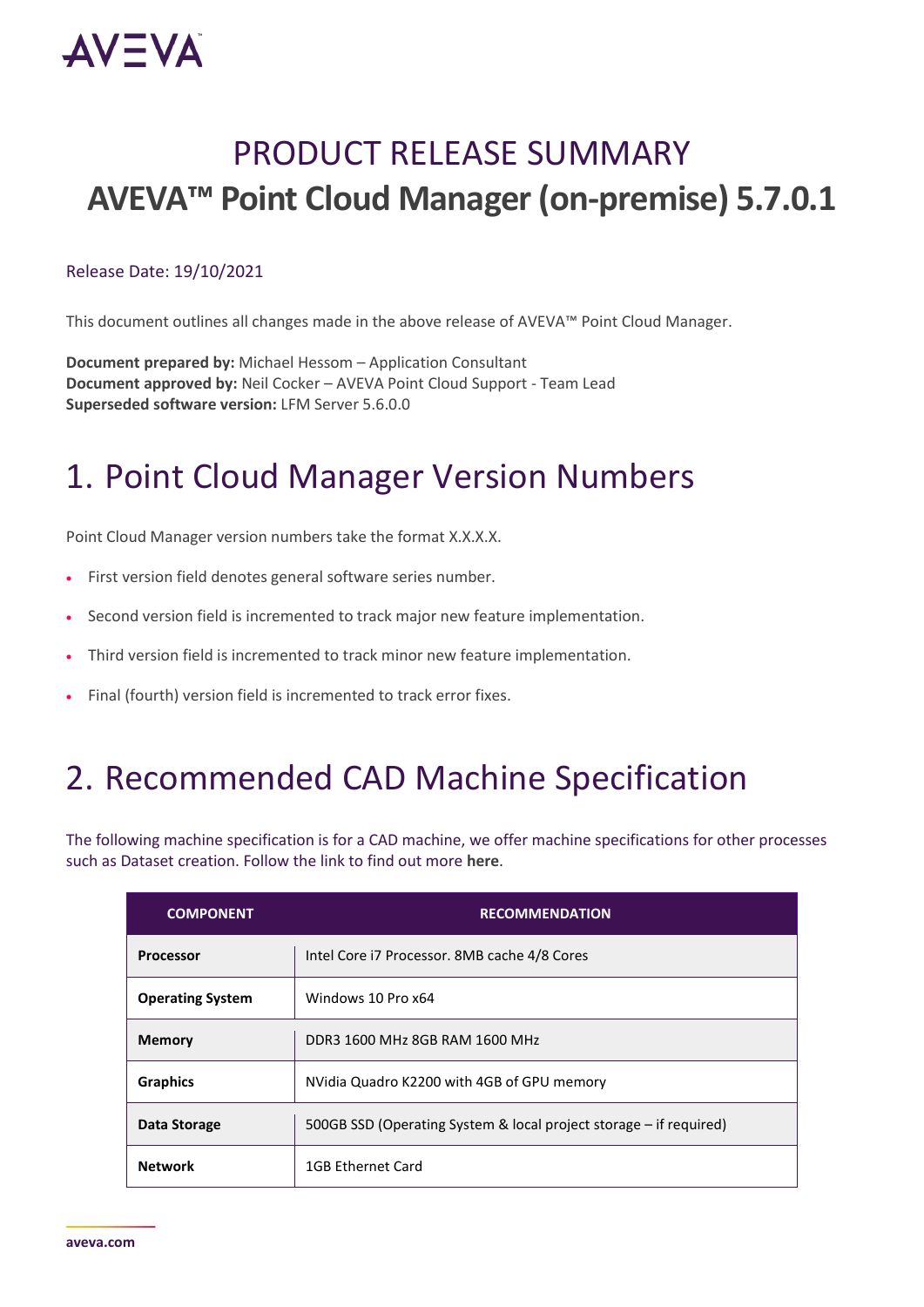# 3. Important Announcement

AVEVA Connect has received security enhancements which now require users to authenticate via Point Cloud Manager 5.6 or higher. Anyone wishing to upload laser scans or published Viewer projects to a Connect folder must use v5.6 onwards. Older versions will not be able to authenticate and the connection will fail.

### 4. Recommended Graphics Cards

Point Cloud Manager is tested with a range of graphics cards. Below is a list of graphics cards that work successfully with Point Cloud Manager.

| <b>GRAPHICS CARDS</b>      | <b>GPU MEMORY</b>  |
|----------------------------|--------------------|
| <b>NVIDIA Quadro P5000</b> | <b>16GB GDDR5X</b> |
| NVIDIA Quadro K6000        | 12GB GDDR5         |
| NVIDIA Quadro M6000        | 12GB GDDR5         |
| NVIDIA Quadro M5000        | 8GB GDDR5          |
| NVIDIA Quadro P2000        | <b>5GB GDDR5</b>   |
| NVIDIA Quadro M2000        | 4GB GDDR5          |
| NVIDIA Quadro K600         | 1024MB DDR3        |
| NVIDIA Quadro P600         | 2GB 64-Bit GDDR5   |
| NVIDIA Quadro K2000        | 2GB GDDR5          |
| NVIDIA Quadro P6000        | 24GB GDDR5X        |
| NVIDIA Quadro RTX6000      | 24GB GDDR6         |

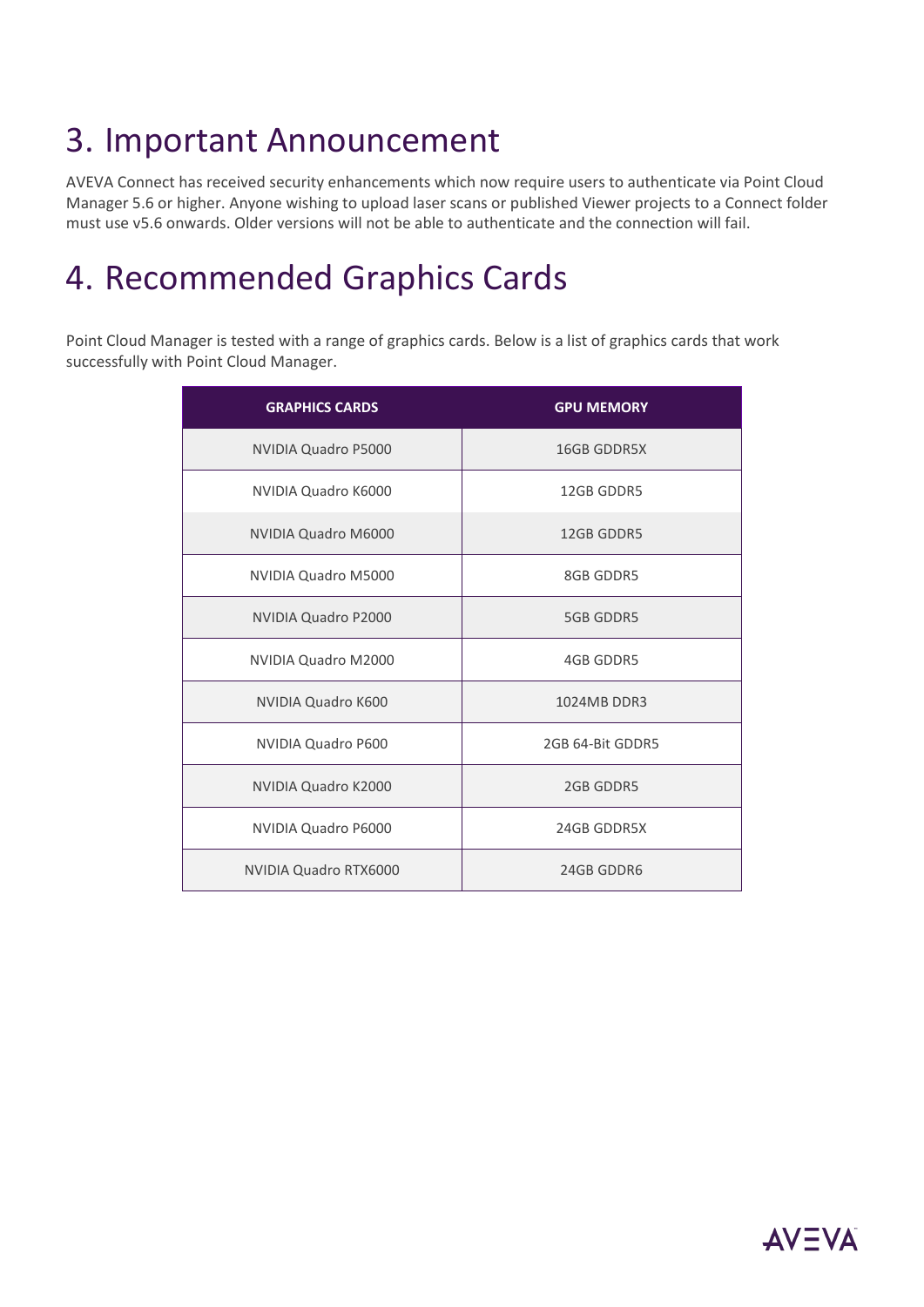### 5. Enhancements for this Release

#### 5.1. Ability to publish RVM Model files to a Viewer project.

In previous versions of Point Cloud Manager, the method of publishing objects was only possible by using a ZGL file. In AVEVA Point Cloud Manager 5.7.0.1 users can now import RVM files direct into Point Cloud Manager and convert straight to cache files when publishing. This is beneficial as it allows users to import directly from more CAD systems.

### 5.2. Download Point Cloud Manager resources from AVEVA Connect

With 5.7.0.1 users can now download projects from Viewer on Connect. These projects will be in a format and folder structure that will be readable by Point Cloud Manager 5.7.0.1. and later releases. With this enhancement users are now able to generate datasets on Connect utilising cloud processing leaving their own hardware free for use, then download the dataset for use with Point Cloud Manager 5.7.0.1. Currently the download will contain the entire project with future enhancements allowing for downloads of specific datasets.

#### 5.3. Continued ZFS import improvements

Z+F have continued to increase the functionality of the ZFS scan format, it can now include filters/masks added through Laser Control software. Point Cloud Manager can now respect those applied in Laser Control when choosing the "specific intensity value" on import. This gives users confidence that the scans will be consistent through the generation process.

### 5.4. Increased support for CAD systems

AVEVA's focus is to develop and test for the latest and greatest  $3<sup>rd</sup>$  party CAD packages, in this release we have updated the compatibility of our software with a range of the latest 3<sup>rd</sup> party applications. see table below.

| <b>CAD SYSTEM</b>         | <b>RELEASE SUPPORTED</b> |
|---------------------------|--------------------------|
| <b>AutoDesk Naviswork</b> | 2021, 2022               |

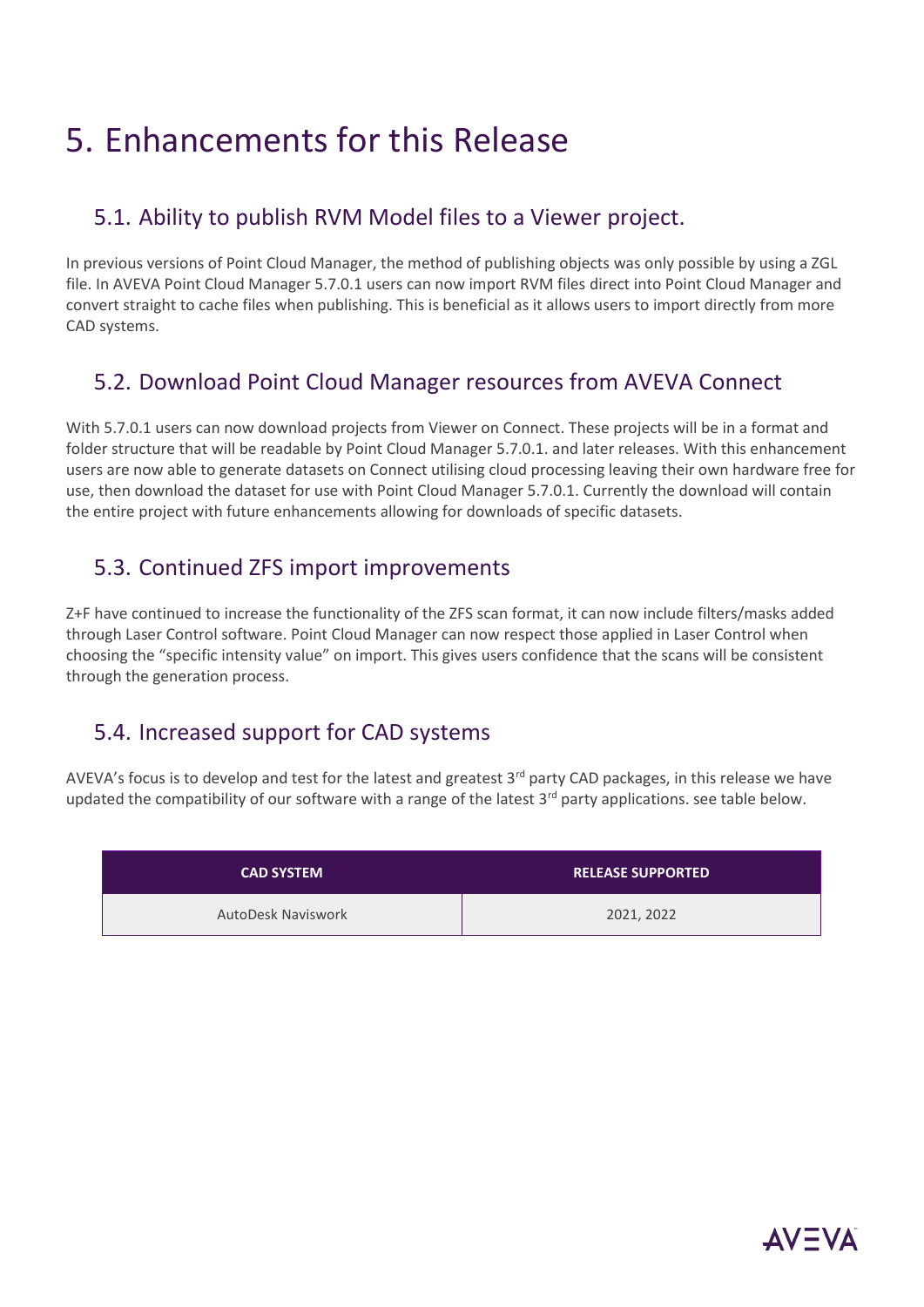# 6. Known Issues

| <b>INTERNAL</b><br><b>REFERENCE</b> | <b>DESCRIPTION</b>                                                                                                                                                                                                                                                                                                                                       |
|-------------------------------------|----------------------------------------------------------------------------------------------------------------------------------------------------------------------------------------------------------------------------------------------------------------------------------------------------------------------------------------------------------|
| 1542854                             | Support for International Characters-                                                                                                                                                                                                                                                                                                                    |
|                                     | Point Cloud Manager does not currently support international characters, this can cause issues when<br>floorplans or models contain characters not used in the English alphabet. We are currently looking to<br>support more languages but for a workaround the removal of international characters from names is<br>recommended for expected behaviour. |
| 1573317                             | ZFS files contain artefacts in bubbleview-                                                                                                                                                                                                                                                                                                               |
|                                     | Whilst improving the functionality of .zfs imports some fringe cases have come to light that can leave<br>artefacts in the sky in filtered .zfs files from Laser Control. If this is happening to files, please let us know at<br>lfm.support@aveva.com                                                                                                  |
| 1572962                             | SP3D is loading then unloading lfds when opening Point Cloud Manager-                                                                                                                                                                                                                                                                                    |
|                                     | If a User loads all datasets and saves the project inside of Point Cloud Manager when the application is<br>opened through SP3D then all datasets will be loaded then unloaded, not respecting the "Do not load<br>datasets" option from within Point Cloud Manager. This is being addressed for future release.                                         |